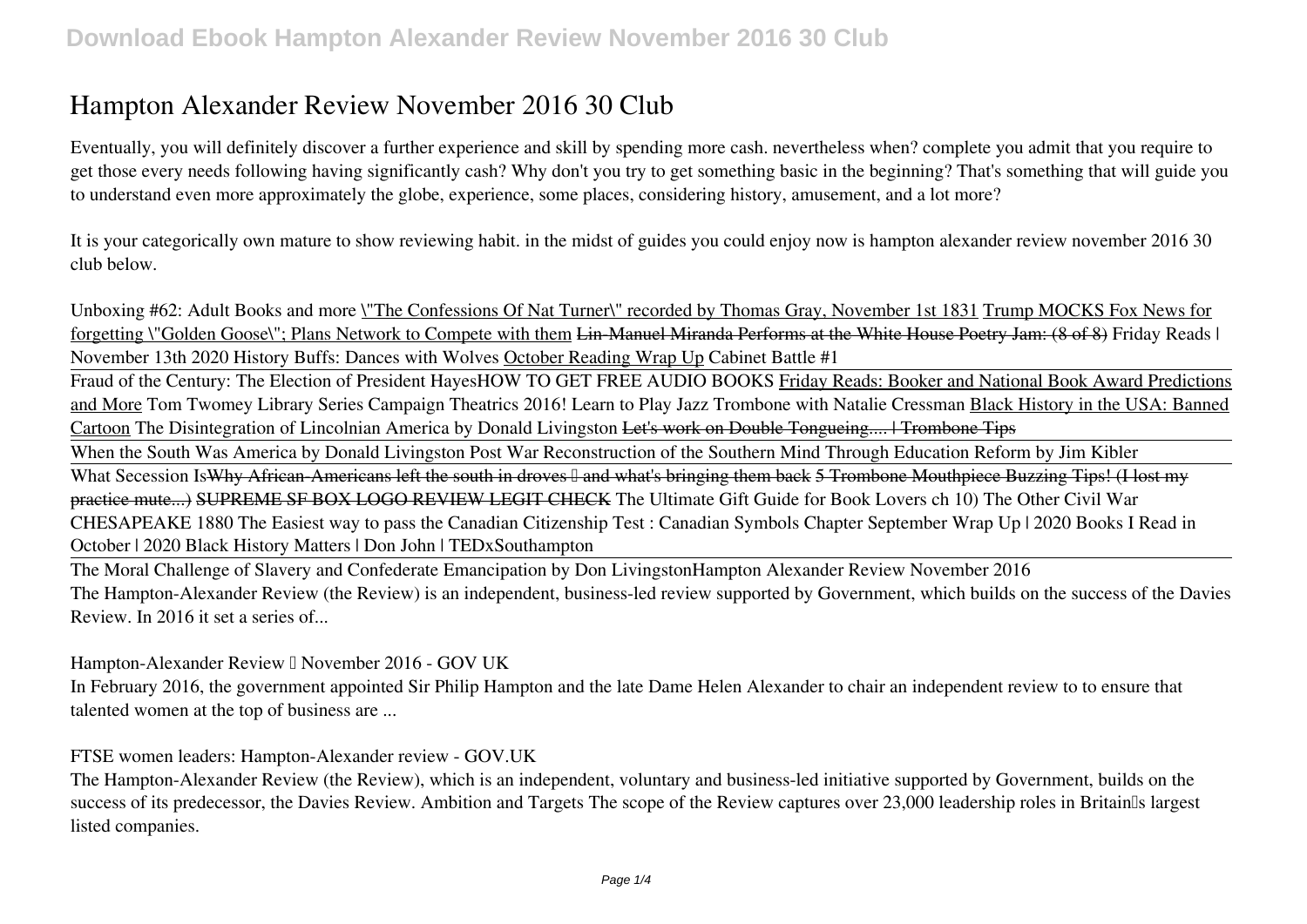# **Download Ebook Hampton Alexander Review November 2016 30 Club**

#### *Hampton-Alexander Review – November 2016*

Hampton Alexander Review November 2016 30 Club scope to include FTSE 350 Executive Committees and the Direct Reports to the Executive Committee. Although the approach is similar, making progress in the executive pipeline brings new Hampton-Alexander Review November 2016 Hampton-Alexander Review <sup>[]</sup> November 2016 Subject: The Page 7/23

#### *Hampton Alexander Review November 2016 30 Club*

FRC welcomes the Hampton/Alexander report. 09 November 2016. FRC welcomes the Hampton/Alexander report and looks forward to working with the review team to improve reporting on diversity. In light of the current public debate on corporate governance, we stand ready to revise the UK Corporate Governance Code following the Government consultation.

#### *News I Financial Reporting Council*

Hampton Alexander Review November 2016 30 Club Author: media.ctsnet.org-Sebastian Ehrlichmann-2020-11-04-16-38-12 Subject: Hampton Alexander Review November 2016 30 Club Keywords: hampton,alexander,review,november,2016,30,club Created Date: 11/4/2020 4:38:12 PM

#### *Hampton Alexander Review November 2016 30 Club*

9 November 2016. Emma Codd, Managing Partner for Talent at Deloitte, commenting on the Hampton-Alexander review of the number of female executives at Britain<sup>'s</sup> 350 biggest public companies, said: *Ilncreasing the number of female executives at Britain<sup>'s</sup> biggest companies is critical. However,* for many companies the change will require targeted action over the long term - including ensuring that the culture and environment supports the development of women from an early stage in their ...

#### *Deloitte comments on Hampton-Alexander women on boards review*

The Hampton-Alexander Review is focused on ensuring talented women succeed by removing barriers to their success, and continuing to drive forward the momentum of the Davies Review - which pushed...

### *FTSE 100 executive pipeline needs more women, say top ...*

The Hampton-Alexander Review (the Review) is an independent, business-led framework supported by the Government set recommendations in 2016 for FTSE 350 companies to improve the representation of women on their boards and in leadership positions. The Review set a minimum 33% target for women on FTSE 350 Boards and in the two layers of leadership below the board, the Executive Committee and the Direct Reports to the Executive Committee, by the end of 2020.

#### *FTSE Women Leaders | Hampton Alexander Review*

The Hampton-Alexander Review (the Review), which is an independent, business-led initiative supported by Government, builds on the success of its predecessor, the Davies Review. In 2016 the...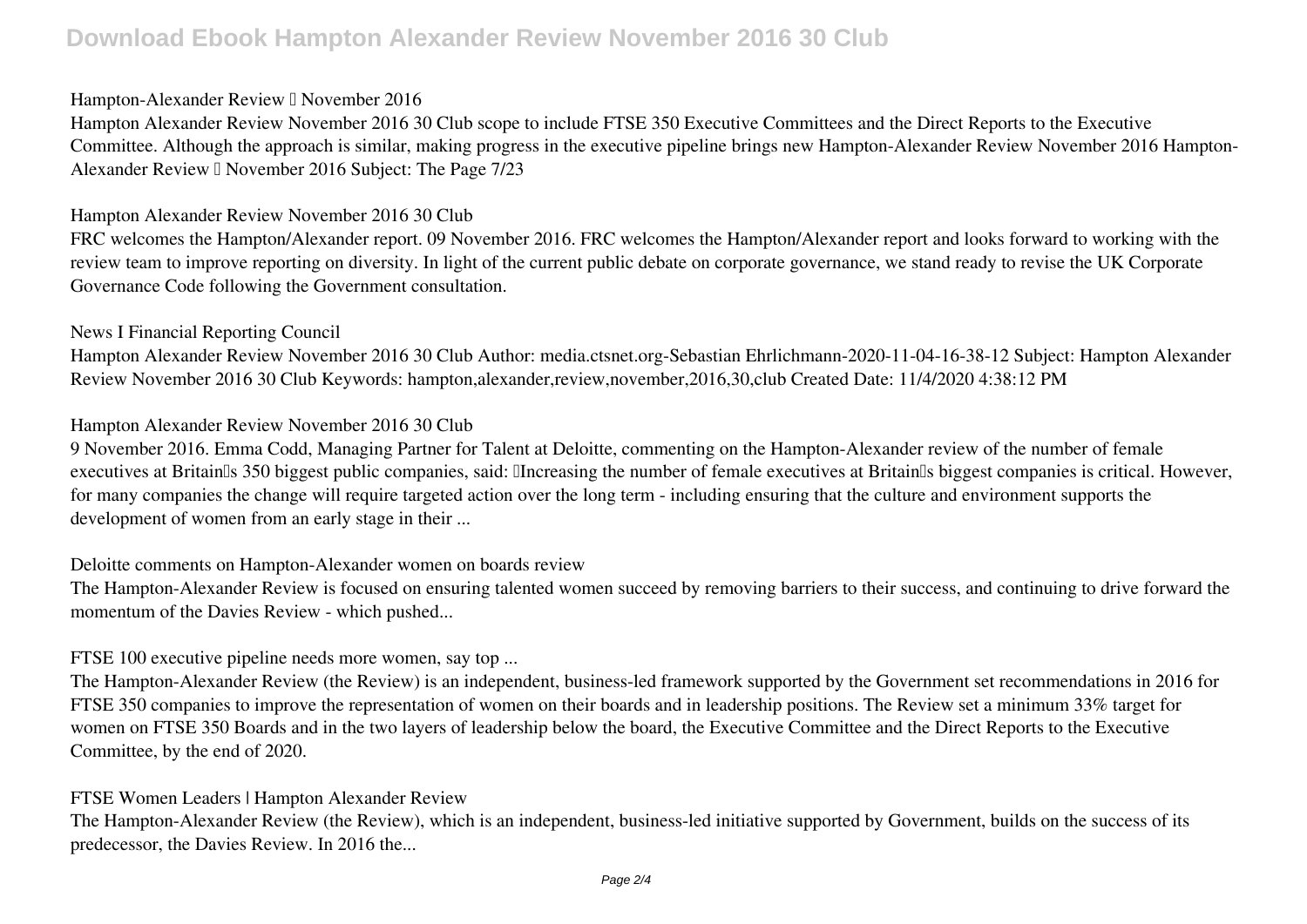## **Download Ebook Hampton Alexander Review November 2016 30 Club**

#### *Hampton-Alexander Review 2018 - GOV UK*

hampton alexander review november 2016 30 club is available in our digital library an online access to it is set as public so you can get it instantly. Our book servers spans in multiple countries, allowing you to get the most less latency time to download any of our books like this one. Merely said, the hampton alexander review november 2016 ...

*Hampton Alexander Review November 2016 30 Club ...*

The Hampton-Alexander Review is an independent, business-led initiative supported by Government and is the successor to the five-year Davies Review into Women on Boards. Its initial report, published in November 2016, set a five key recommendations aimed at increasing the number of women in leadership positions of FTSE 350 companies

#### *The Hampton-Alexander Review publishes its 2019 Report*

Independent review recommends FTSE 100 companies to have at least 33% of their executive pipeline positions filled by women by 2020. 15 Nov 2016. An independent review has been published which has called for FTSE 100 companies to have at least 33% of their executive pipeline positions filled by women by the end of 2020. The report, The Hampton-Alexander Review (Ithe ReviewI), builds upon the work of Lord Davies who, in his final report into Women on Boards ...

*Independent review recommends FTSE 100 companies to have ...*

United Kingdom November 7 2016 The Hampton-Alexander Review (the  $\mathbb{R}$ eview $\mathbb{I}$ ) has this month published a report and recommendations on improving gender balance in FTSE leadership.

*Hampton-Alexander Review: Improving gender balance in FTSE ...*

The Hampton-Alexander Review builds on the excellent work of the Davies Review to increase the number of women on FTSE 350 boards with a joint focus to improve women<sup>[]</sup>s representation at board level...

### *Hampton-Alexander Review | LinkedIn*

2020, set by the follow up Hampton-Alexander Review published in November 2016.2 This had reached 29.0% by July 2018.3 Transparency has been an important driver of this change. However, there is evidence that momentum has tailed off and progress on increasing female representation at the top of companies has stalled.4

### *BOARD DIVERSITY REPORTING*

In 2016 the Hampton-Alexander Review set a series of recommendations designed to increase the number of women in senior leadership positions in all FTSE 350 companies. The Review called for immediate action to be taken from all stakeholders setting a target of 33% women on all FTSE 350 Boards and 33% women in all FTSE 100 senior leadership teams by 2020.